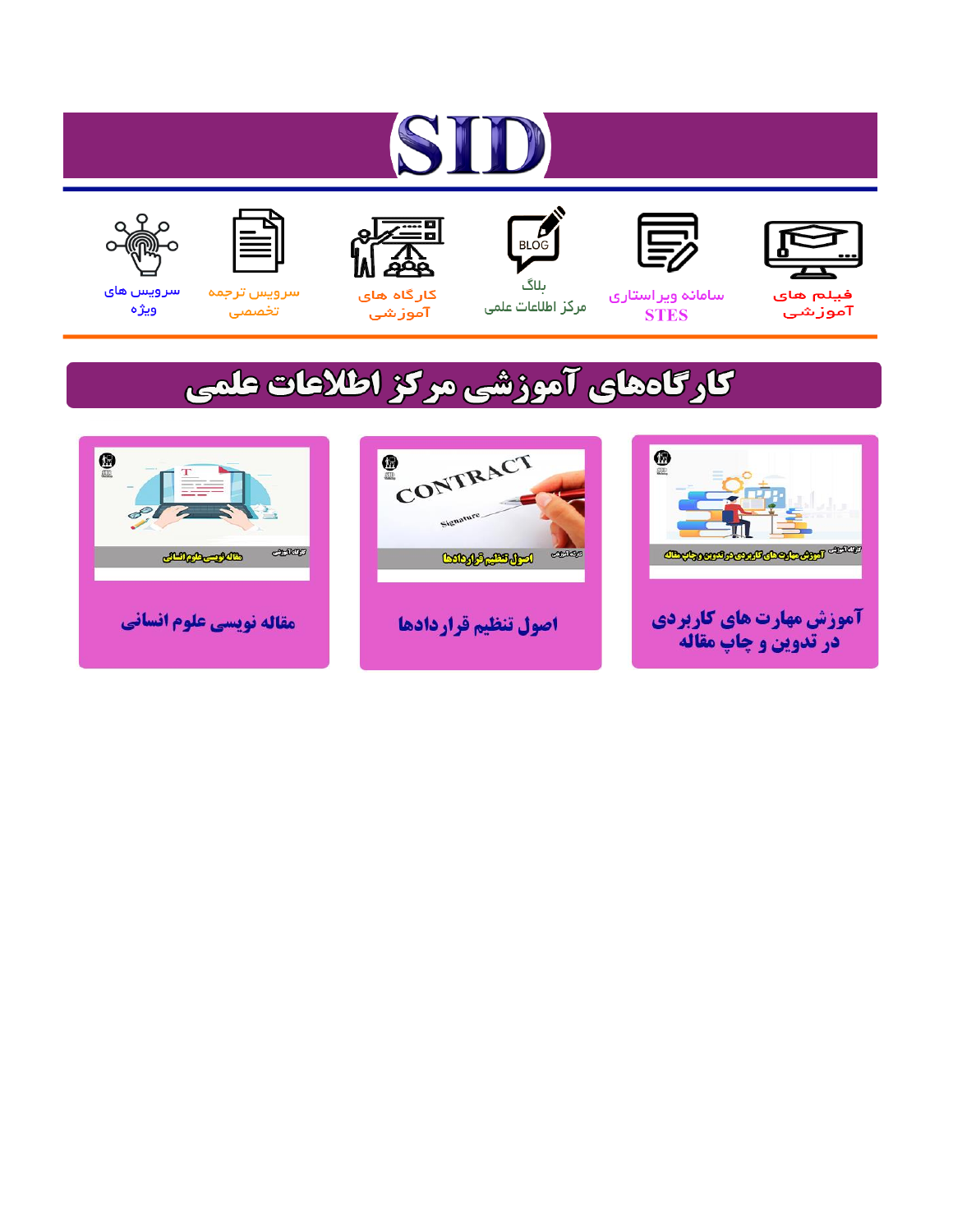Published online 2015 January 15. **Case Report**

### Multifocal Dactylitis as a Consequence of Bacillus Calmette-Guérin Vaccination in a Patient With Severe Combined Immunodeficiency: A Case Report

#### Abdollah Karimi <sup>1</sup>; Sedigheh Rafiei Tabatabaei <sup>1</sup>; Ali Amanati <sup>1,</sup>\*; Javad Ghoroubi <sup>2</sup>; Mohsen Karami<sup>2</sup>

1<br><sup>I</sup>Pediatric Infections Research Center, Mofid Children's Hospital, Shahid Beheshti University of Medical Sciences, Tehran, IR Iran

 $^2$ Mofid Children's Hospital, Shahid Beheshti University of Medical Sciences, Tehran, IR Iran

*\*Corresponding author*: Ali Amanati, Pediatric Infections Research Center, Department of Pediatric Infectious Diseases, Mofid Children's Hospital, Shahid Beheshti University of Medical Sciences, Tehran, IR Iran. Tel/Fax: +98-2122226941, E-mail: ali\_amanati\_1356@yahoo.com

 **Received:** February 24, 2014**; Revised:** March 25, 2014**; Accepted:** April 12, 2014

**Introduction:** Bacillus Calmette-Guérin (BCG) vaccine, a live attenuated Mycobacterium bovis strain, is administrated to all newborn infants in endemic regions according to the current World Health Organization (WHO) recommendation.

**Case Presentation:** We report a 10-month-boy who was a known case of severe combined immunodeficiency (SCID) admitted with multifocal fusiform painful swelling in his hands. He had undergone bone marrow transplantation 7 weeks before admission. Multidisciplinary management was done to treat this rare post-transplant occurrence of Bacillus Calmette-Guérin complication.

**Conclusions:** BCG vaccination administrated routinely in Iran, given that of no screening program for primary immune deficiency currently achieved in our country, exact attention to reschedule of immunization programs in suspicious newborn (with primary immune deficiency) always is necessary and is one of the most effective strategy to prevent BCG complication.

*Keywords:* Bacillus; Severe Combined Immunodeficiency; Bone Marrow Transplantation

#### **1. Introduction**

24, 2014**; Revised:** March 25, 2014**; Accepted:** April 2, 2014<br>
acclust Calmette-Guérin (BCG) vaccine, a live attenuated Mycobacterium bovis strain, is administrated regions according to the current World Health Organizati Bacillus Calmette-Guérin (BCG) vaccine, derived from a live attenuated strain of *Mycobacterium bovis*, is administrated to all newborn infants in endemic regions according to the current World Health Organization (WHO) recommendation (1). In contrast to tuberculosis (TB) dactylitis (also known as spina ventosa) which is one of the known musculoskeletal manifestations of tuberculosis infection (2, 3) BCG dactylitis is an extremely rare consequence of disseminated BCG infection (4, 5). In our country, BCG vaccine is administrated to all newborn infants but due to lack of careful history taking and routine screening program, immunologist and pediatricians frequently encounter with complications of this vaccine in infants who later identified as having primary immunodeficiency disorders (PID). These unfavorable events are severe and have high mortality rates.

#### **2. Case Presentation**

A ten-month-boy admitted in our hospital with multiple fusiform painful swelling in his hands. He was a known case of SCID who had received bone marrow transplantation about 7 weeks before admission. In his past history, left subaxillary lymphadenitis was detected 4.5 months after birth and started to progress ever since. In the primary referral medical visit, he did not receive any medication or investigation. After a few weeks, subaxillary adenitis enlarged and fistulated. At that time, further examination and immune status work up performed and diagnosis of SCID was made (T cell and B cell negative type). Before transplantation, serologic tests for common viruses, HIV and hepatotropic viruses had been carried out (data summarized in Table 1). Anti-tuberculosis treatment started with the possible diagnoses of systemic BCG disease. The patient got candidate to receive bone marrow transplantation (BMT) from her full matched sister without conditioning or prophylaxis requirement.

Allogeneic BMT had done with white blood cell (WBC) = 12.18  $\times$  10<sup>8</sup>, mononuclear cell (MNC) = 8.1  $\times$  10<sup>8</sup>, CD<sub>34</sub> = 1.51  $\times$  10<sup>6</sup>, and CD<sub>3</sub> = 3.1  $\times$  10<sup>6</sup> in 50 mm volume. Booster dose infusion was administrated two months later because of low and suboptimal chimerism (WBC =  $24.18 \times 10^8$ , MNC =  $16.1 \times 10^8$ ). The patient had been hospitalized in transplantation ward for 71 days.

Anti-tuberculosis treatment had discontinued after BMT, and the patient had begun to receive acyclovir and co-trimoxazole prophylaxis. After a few weeks, subaxillary adenitis reappeared, and new fusiform painful swelling in his hands and then feet developed. Anti-tuberculosis treatment started again, which was led to hepatic toxicity along with the rise in liver enzymes and bilirubin. At this time, isoniazid and rifampin discontinued and infectious diseases consultation was requested and patient referred to our hospital for drug adjustment and further

Copyright © 2015, Pediartric Infections Research Center; Published by Kowsar Corp. This is an open-access article distributed under the terms of the Creative Commons Attribution License, which permits unrestricted use, distribution, and reproduction in any medium, provided the original work is properly cited.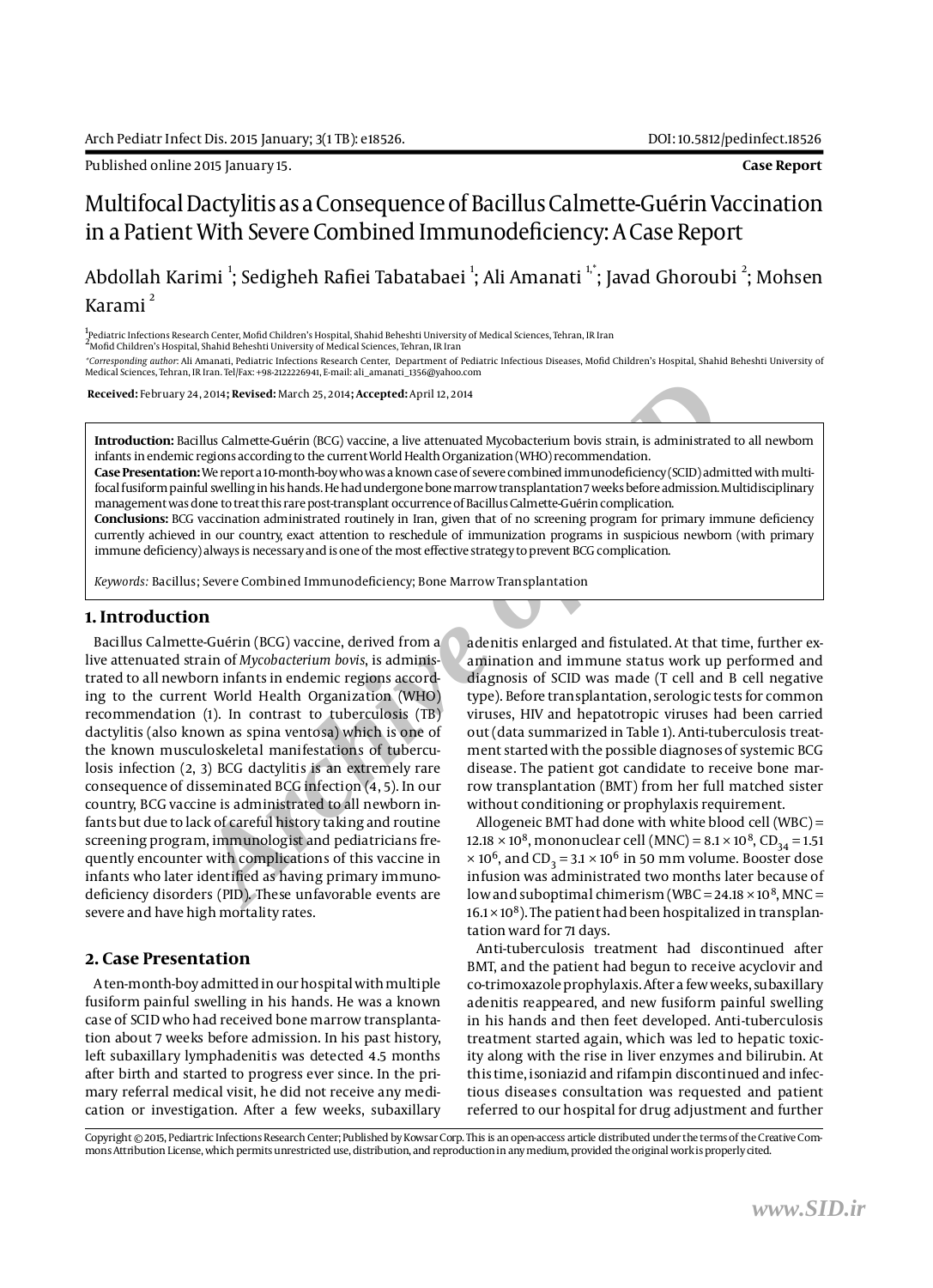| Table 1. Pretransplant Serologic Workup <sup>a</sup>                                                                                                                                                                                                                                                                                                                                                                         |              |              |                   | Table 2. Laboratory Investigation in the Co                                                                                                                                                                                                                                                    |                                |
|------------------------------------------------------------------------------------------------------------------------------------------------------------------------------------------------------------------------------------------------------------------------------------------------------------------------------------------------------------------------------------------------------------------------------|--------------|--------------|-------------------|------------------------------------------------------------------------------------------------------------------------------------------------------------------------------------------------------------------------------------------------------------------------------------------------|--------------------------------|
| Virus Marker                                                                                                                                                                                                                                                                                                                                                                                                                 | Result       | Comment      |                   | <b>At Admission</b>                                                                                                                                                                                                                                                                            | 4 Days Afte<br><b>Admissio</b> |
| <b>HBS</b> Ag                                                                                                                                                                                                                                                                                                                                                                                                                |              | negative     | <b>WBC</b>        | 14000                                                                                                                                                                                                                                                                                          | 21400                          |
| <b>Anti-CMV Antibody</b>                                                                                                                                                                                                                                                                                                                                                                                                     |              |              |                   |                                                                                                                                                                                                                                                                                                |                                |
| IgG                                                                                                                                                                                                                                                                                                                                                                                                                          | 29           | reactive     | N                 | 70                                                                                                                                                                                                                                                                                             | 82                             |
| IgM                                                                                                                                                                                                                                                                                                                                                                                                                          | 3            | non-reactive | L                 | 26                                                                                                                                                                                                                                                                                             | 14                             |
| Anti-HSV1/2 Antibody                                                                                                                                                                                                                                                                                                                                                                                                         |              |              | Hb                | 10.8                                                                                                                                                                                                                                                                                           | 10.2                           |
| IgG                                                                                                                                                                                                                                                                                                                                                                                                                          | 129          | reactive     | Plt               | $201 \times 10^{3}$                                                                                                                                                                                                                                                                            | $147 \times 10^{3}$            |
| IgM                                                                                                                                                                                                                                                                                                                                                                                                                          | 0.1          | non-reactive | <b>ESR</b>        | 18                                                                                                                                                                                                                                                                                             | 8                              |
| Anti-HAV Antibody                                                                                                                                                                                                                                                                                                                                                                                                            |              |              | PТ                | 15                                                                                                                                                                                                                                                                                             | 15                             |
| IgM                                                                                                                                                                                                                                                                                                                                                                                                                          |              | non-reactive | PTT               | 53                                                                                                                                                                                                                                                                                             | 60                             |
| <b>Anti-HCV Antibody</b>                                                                                                                                                                                                                                                                                                                                                                                                     |              |              | <b>INR</b>        | 1.3                                                                                                                                                                                                                                                                                            | 1.5                            |
| IgM                                                                                                                                                                                                                                                                                                                                                                                                                          |              | non-reactive | <b>Bil total</b>  | 8.1                                                                                                                                                                                                                                                                                            | 7.3                            |
| Anti-EBV Antibody (VCA)                                                                                                                                                                                                                                                                                                                                                                                                      |              |              | <b>Bil direct</b> | 4.7                                                                                                                                                                                                                                                                                            | 3.9                            |
| IgG                                                                                                                                                                                                                                                                                                                                                                                                                          | 24           | reactive     | <b>ALT</b>        | 20                                                                                                                                                                                                                                                                                             | 21                             |
| IgM                                                                                                                                                                                                                                                                                                                                                                                                                          | $\mathbf{1}$ | non-reactive | AST               | 56                                                                                                                                                                                                                                                                                             | 60                             |
| Anti-VZV Antibody                                                                                                                                                                                                                                                                                                                                                                                                            |              |              | <b>ALKP</b>       | 863                                                                                                                                                                                                                                                                                            | 854                            |
| IgG                                                                                                                                                                                                                                                                                                                                                                                                                          | 46           | reactive     | <b>CRP</b>        | 52                                                                                                                                                                                                                                                                                             |                                |
| IgM                                                                                                                                                                                                                                                                                                                                                                                                                          | 2            | non-reactive | <b>CMV Ag</b>     | negative                                                                                                                                                                                                                                                                                       | negative                       |
| <b>HIV PCR</b>                                                                                                                                                                                                                                                                                                                                                                                                               |              | negative     |                   | <sup>a</sup> Abbreviations: N, neutrophil; L, lymphoe                                                                                                                                                                                                                                          |                                |
| <sup>a</sup> Abbreviations: HBS, hepatitis B virus; IgG, Immunoglobulin G; IgM,<br>Immunoglobulin M; CMV, cytomegalovirus; EBV, Epstein-Barr virus;<br>HAV, hepatitis A virus; HBV: hepatitis B virus; HCV, hepatitis C virus;<br>HSV: herpes simplex virus; VZV, varicella zoster virus; HIV, human<br>immunodeficiency virus.                                                                                              |              |              |                   | Plt, platelet; ESR, erythrocyte sedimentation<br>protein; PT, prothrombin time; PTT, Pa<br>Time; INR, International normalized ration<br>Alanine transaminase; AST, Aspartate amin<br>cytomegalovirus antigenemia.                                                                             |                                |
| management of his complications. He was monitored<br>weekly for liver function and CMV PP65 antigen (with neg-<br>ative results in several checks) (Table 2). No specific work<br>up for detection of BCG was done in the transplant center.<br>Upon admission, the patient was ill, had scleral icterus<br>and seemed icteric in his trunk too. In abdominal exam<br>ascites and hepatosplenomegaly were found. In extremi- |              |              |                   | smear examination. Ultrasonography<br>to severe free fluid in abdominopelv<br>tic and diagnostic ascetic fluid tap w<br>vealed WBC = $0$ , RBC = 2400, protein =<br>100. Ascitic fluid culture was negative<br>and ascitic fluid were sent for TB-poly<br>tion (PCR), smear and culture, which |                                |

| 1.11                                                                                                                                                                                                                           | 11011110401110 |  |
|--------------------------------------------------------------------------------------------------------------------------------------------------------------------------------------------------------------------------------|----------------|--|
| HIV PCR                                                                                                                                                                                                                        | negative       |  |
| <sup>a</sup> Abbreviations: HBS, hepatitis B virus; IgG, Immunoglobulin G; IgM,<br>Immunoglobulin M; CMV, cytomegalovirus; EBV, Epstein-Barr virus;<br>HAV, hepatitis A virus; HBV: hepatitis B virus; HCV, hepatitis C virus; |                |  |
| HSV: herpes simplex virus; VZV, varicella zoster virus; HIV, human                                                                                                                                                             |                |  |

Upon admission, the patient was ill, had scleral icterus and seemed icteric in his trunk too. In abdominal exam ascites and hepatosplenomegaly were found. In extremities, he had several fusiform swelling at interdigital space of his hands which resulted in abscess formation of some of them. Soft-tissue mass like lesions were detected in dorsal aspect of his feet; these lesions were intact without fistula formation or ulceration (Figure 1). In left subaxillary space, he had large ulcerative and fistulated adenitis. The rest of the physical examination was normal.

Blood culture with the BACTEC system was negative upon admission. His prolonged PTT and INR corrected with fresh frozen plasma, and he was planned for surgical debridement of axillary adenitis and dactylitis. After FFP infusion and INR correction, CSF sampling was done which revealed acellular CSF and negative culture. No microorganism was seen in direct cerebrospinal fluid (CSF)

|                   | <b>At Admission</b> | <b>4 Days After</b><br>7 Weeks Later<br><b>Admission</b> |                     |
|-------------------|---------------------|----------------------------------------------------------|---------------------|
|                   |                     |                                                          | in Follow up        |
| <b>WBC</b>        | 14000               | 21400                                                    | 8000                |
| ${\bf N}$         | 70                  | 82                                                       | 60                  |
| L                 | 26                  | 14                                                       | 36                  |
| Hb                | 10.8                | 10.2                                                     | 15.7                |
| Plt               | $201 \times 10^{3}$ | $147 \times 10^{3}$                                      | $199 \times 10^{3}$ |
| <b>ESR</b>        | 18                  | 8                                                        |                     |
| PT                | 15                  | 15                                                       | 14.5                |
| PTT               | 53                  | 60                                                       | 35                  |
| <b>INR</b>        | 1.3                 | 1.5                                                      | 1.29                |
| <b>Bil total</b>  | 8.1                 | 7.3                                                      | 4.15                |
| <b>Bil direct</b> | 4.7                 | 3.9                                                      | 3.15                |
| <b>ALT</b>        | 20                  | 21                                                       | $\overline{2}$      |
| <b>AST</b>        | 56                  | 60                                                       | 42                  |
| <b>ALKP</b>       | 863                 | 854                                                      | 303                 |
| <b>CRP</b>        | 52                  |                                                          |                     |
| <b>CMV Ag</b>     | negative            | negative                                                 | negative            |

a Abbreviations: N, neutrophil; L, lymphocyte; Hb, hemoglobin; Plt, platelet; ESR, erythrocyte sedimentation rate; CRP, C-reactive protein; PT, prothrombin time; PTT, Partial Thromboplastin Time; INR, International normalized ratio; Bil, Bilirubin; ALT, Alanine transaminase; AST, Aspartate aminotransferase; CMV Ag, cytomegalovirus antigenemia.

smear examination. Ultrasonography showed moderate to severe free fluid in abdominopelvic cavity. Therapeutic and diagnostic ascetic fluid tap were done, which revealed WBC =  $0,$  RBC =  $2400,$  protein =  $480,$  and glucose = 100. Ascitic fluid culture was negative after one week. CSF and ascitic fluid were sent for TB-polymerase chain reaction (PCR), smear and culture, which were negative.

Because of other signs than ascites, such as hepatomegaly, visible venous pattern on the chest, abnormal liver enzyme test, γ-GT increase, low albumin, generalize edema and mixed hyperbillirubinemia, work up was performed for underling liver disease. In color Doppler sonography, no evidence of hepatic veno-occlusive disease was found. Ursodeoxycholic acid and spironolactone started after gastroenterologist consult and patients received albumin infusion for several times.

No active infiltrations in lung fields were reported in chest X-ray, cardio thoracic ratio was in normal range, costophrenic angles are clear and soft tissue and bone densities of the thorax are unremarkable. Bone survey was done and revealed several lytic bone lesions with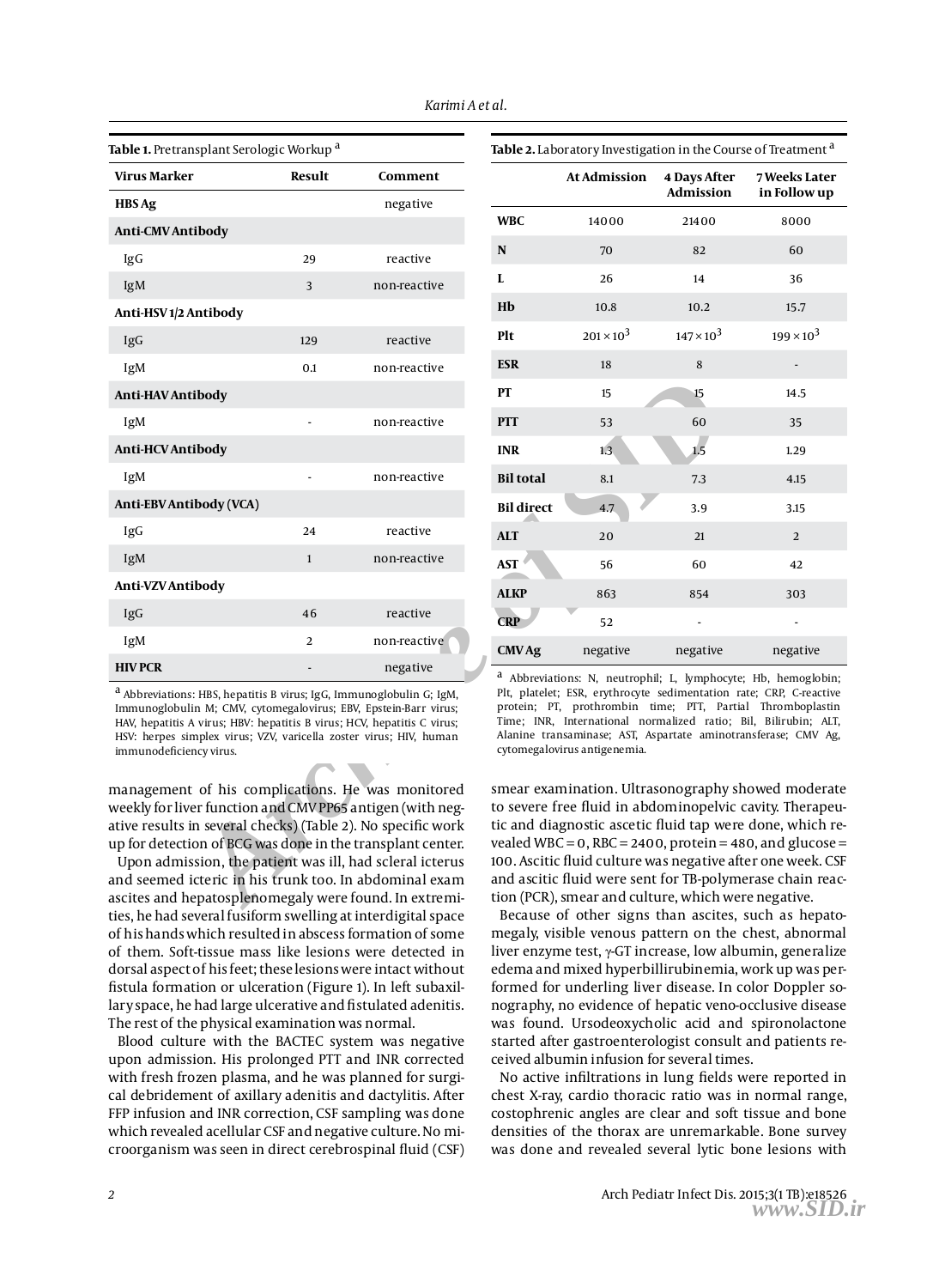

**Figure 1.** Bilateral Multifocal Dactylitis in Hands and Soft-Tissue Mass Like Lesions on Feet

A and B, Several fusiform swelling on interdigital space of both hands; C and D, soft-tissue mass like lesions on the dorsal aspect of feet.

**Figure 2.** Lytic Expansil Bone Lesions in Right and Left Hands



A and B, Lytic bone lesions with expansion in right and left hands; C, Osteopenia and lytic bone lesions in right and left feet.

expansion in his hands (in left and first), second and third metacarpal bones and also second, third and fourth proximal and middle phalanges. Third and fourth metacarpal bones and third and fourth proximal phalanges were also shown similar bony involvements in the right side. Lucency in distal radius was also seen (Figure 2).

No sclerotic lesion, fracture or dislocation was seen. In further investigation, the following findings were revealed: increase in blood urea nitrogen (BUN), serum creatinine, liver function tests and prolonged PTT, PT, and INR. He was complicated with ascites (Adenosine deaminase = 10 [cut-off values from 36 to 40 IU/L; optimal cut-off point was determined at 39 IU/L] (6); PCR-TB [BCG], acid-fast bacilli (AFB) and TB-culture were negative) and pancytopenia (Table 2). After primary work up, anti-tuberculosis therapy (with isoniazid, rifampin, ethambutol, clofazimine, ofloxacin and Vitamin B6) started. Surgical and orthopedic consult were also requested. Surgical debridement of dactylitis was performed in his both hands.

 In the second step, patient was planned for surgical drainage of subaxillary abscess and soft-tissue masses in dorsalis pedis area. Recurrent swelling of the surgical site happened after a week, and the patient underwent repeated drainage. Drainage materials were sent to the National Research Institute of Tuberculosis and Lung Disease (NRITLD) for *Mycobacterium tuberculosis* and BCG PCR along with aerobic and anaerobic culture and specific staining for fungal pathogens.

Mycology culture and direct smear were negative for fungi. Drainage materials of both hands were reported positive for BCG-PCR. Biopsy specimen of lesions was also positive for BCG-PCR. According to the identification of *Mycobacterium bovis,* BCG substrain, from the patient's bone involvement by culture and standard PCR, as well as typical histopathologic changes with granulomatous inflammation, in addition to systemic symptoms and more than 2 areas of involvement beyond the site of BCG vaccination (hepatosplenomegaly and bone involvement) our patient fulfilled all diagnostic criteria of disseminated BCG infection (7, 8).

Because of time elapsed since bone marrow transplantation, our patient was put in post engraftment period; however, based on hyperbillirubinemia, ascites, hypoalbuminemia, pitting edema and other clinical signs of liver failure (visible venous pattern on abdomen and hepatomegaly), we consider other differential diagnosis such as hepatic veno-occlusive disease and GVHD for our patients. No evidence of any hepatic veno-occlusive disease was found in prehepatic or posthepatic venous system by Doppler ultrasonography. Flow cytometric investigation revealed 30% chimerism, thus occurrence of acute GVHD was less likely in this situation (serial flow cytometric are summarized in Table 3). Because of the patient's general condition and presence of ascites, liver biopsy was not performed.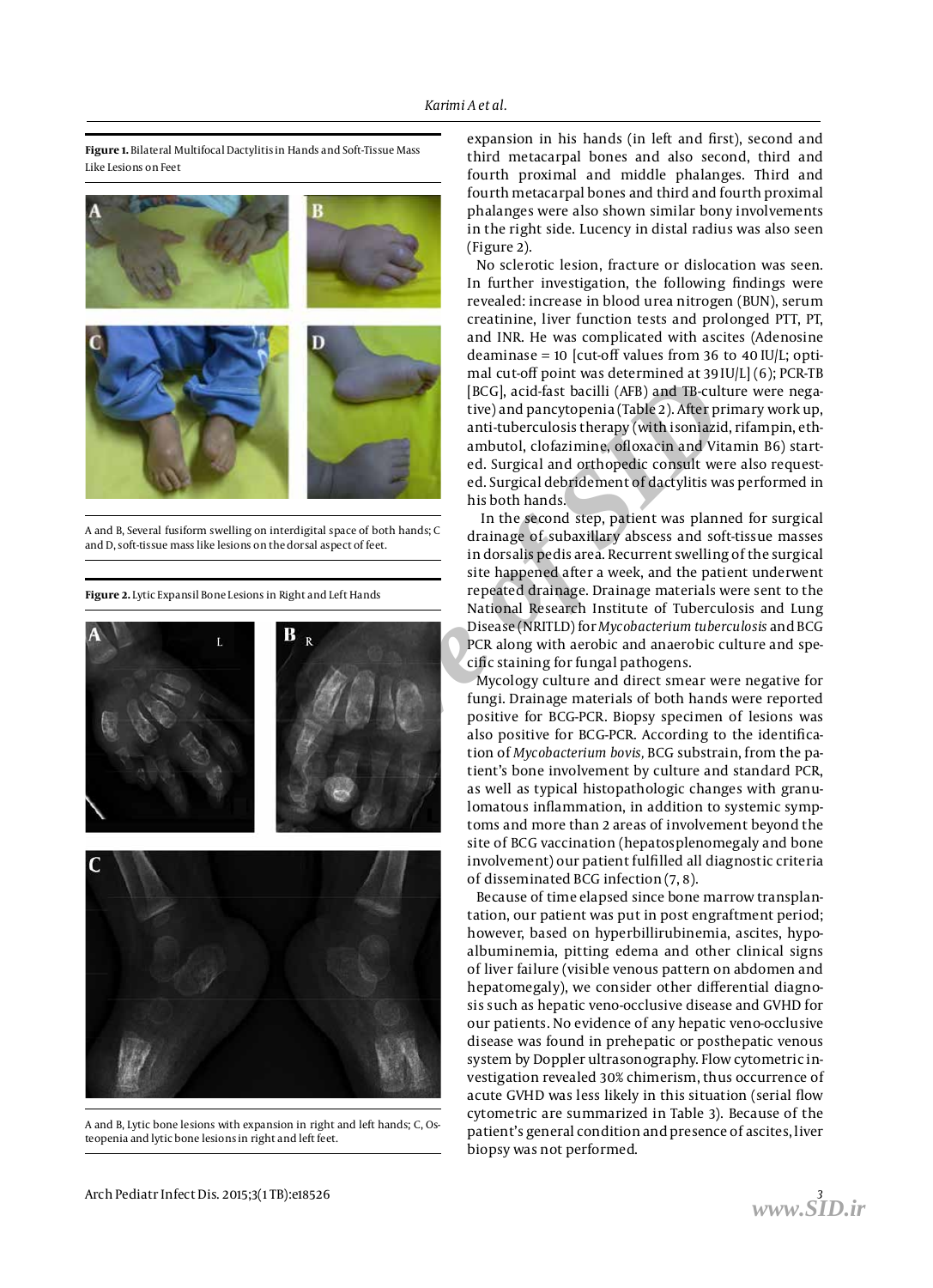| <b>Table 3.</b> Flow Cytometry Immunophenotyping Analysis of Peripheral Blood <sup>a</sup> |                          |                          |                           |                          |                          |       |            |
|--------------------------------------------------------------------------------------------|--------------------------|--------------------------|---------------------------|--------------------------|--------------------------|-------|------------|
| <b>Markers</b>                                                                             | 2 Weeks Before BMT       |                          | <b>3 Months After BMT</b> |                          | 5 months After BMT       |       |            |
|                                                                                            | %                        | Gated                    | %                         | Gated                    | %                        | Gated | Gate       |
| CD2                                                                                        | 2.3                      | 31                       | 6                         | 23                       | 10                       | 40    | lymphocyte |
| CD3                                                                                        | negative                 | 2                        | 7                         | 25                       | 10                       | 40    | lymphocyte |
| CD4                                                                                        | 0.2                      | 2                        | $\overline{4}$            | 11                       | 3                        | 11    | lymphocyte |
| CD7                                                                                        | $\overline{\phantom{a}}$ | $\overline{\phantom{a}}$ | 17                        | 58                       | $\overline{\phantom{a}}$ |       | lymphocyte |
| CD <sub>8</sub>                                                                            | 0.6                      | 8.7                      | 7                         | 25                       | 6                        | 22    | lymphocyte |
| CD19                                                                                       | negative                 | negative                 | 0.2                       | 0.4                      | $\mathbf{1}$             | 2     | lymphocyte |
| CD20                                                                                       | negative                 | negative                 | 0.2                       | 0.4                      | $\mathbf{1}$             | 2     | lymphocyte |
| CD16                                                                                       | 73                       | 12                       | 76                        | 60                       | 42                       | 10    | lymphocyte |
| CD56                                                                                       | 3                        | 40                       | 13                        | 60                       | 6                        | 19    | lymphocyte |
| CD34                                                                                       | $\overline{\phantom{a}}$ | $\blacksquare$           | negative                  | negative                 | $\blacksquare$           |       | lymphocyte |
| <b>HLA-DR</b>                                                                              | $\overline{\phantom{a}}$ | $\overline{\phantom{a}}$ | 23                        | 16                       |                          |       | lymphocyte |
| $CD2$ / $CD56$                                                                             | 31% of total             |                          | $\overline{\phantom{a}}$  | $\overline{\phantom{a}}$ |                          |       | lymphocyte |
| CD4/CD8                                                                                    | 0.33                     |                          |                           |                          |                          |       | lymphocyte |

a Abbreviations: CD, cluster of differentiation; BMT, bone marrow transplantation

#### **3. Discussion**

<sup>3</sup> 40 13 60 6 6 19<br> **Archive of SID**<br> **Archive of SID**<br> **Archive of SID**<br> **Archive of SID**<br> **Archive of SID**<br> **Archive of SID**<br> **Archive of SID**<br> **Archive of SID**<br> **Archive of SID**<br> **Archive of SID**<br> **Archive of SID**<br> **Ar** Our patient's clinical presentation has a unique picture of systemic BCG disease, which involves multifocal dactylitis in his both hands, axillary adenitis and soft tissue swelling over the dorsum of feet without any overlying skin changes along with diffuse bony involvement in hands and feet. This presentation was rarely reported in the literature (4, 5). Kekulawala et al. from Sri Lanka described a case of disseminated BCG in a ten-week-old boy infant with disseminated TB following BCG vaccination, possibly due to faulty techniques of intradermal administration and use of excess doses of the vaccine. Unfortunately, he had not presented his patient's bone survey, and also he had not been succeeded to attain BCG from bone erosion and dactylitis drainage. Primary immunologic workup for primary and secondary immunodeficiency had negative results (4).

 In a more recent report, Khan et al. reported a diffuse osteomyelitis secondary to BCG vaccination in a 4-month-old boy with possible severe combined immunodeficiency manifested with swollen, tender limbs and hepatosplenomegaly accompanied with pancytopenia. Diffuse bony involvement consisted of multiple lytic lesions in the metaphysis of the long bones and diffuse soft-tissue sewelling (5).

Complications following BCG vaccination are frequently being encountered. These complications include "regional disease", "extra-regional localized disease" and "disseminated disease" (7). Among these complications, disseminated BCG infection is the most serious with the lowest incidence ranged from 0.06 to 1.56 cases per million vaccinated, and with a high mortality rate (7, 9, 10).

 Disseminated BCG in an immunodeficient child may be the presenting clinical picture of a PID. There are over 100 different primary genetic immunodeficiencies that predispose the patients to infections with a variety of viruses, bacteria, fungi and protozoa, but only a few have been associated with severe mycobacterial infections (11). These include severe combined immunodeficiency (SCID), chronic granulomatous disease (CGD), Di George syndrome and homozygous complete or partial interferon-γ deficiency (9, 12, 13). Therefore, when dissemination occurs, an underlying immune deficiency state must be excluded, although it can occur even in normal infants (7).

In patients suffered from SCID, the most important factor in improving the prognosis is to diagnose and treat the disease as soon as possible. Accordingly, bone marrow transplantation advised early after diagnose, but because of early administration of BCG vaccination within days of birth and also because no routine screening test for SCID is currently available, these patients usually suffer from complications of BCG vaccination. Disseminated BCG disease happened before or after receiving bone marrow transplantation would cause complexity in management and poorer outcome. Pediatricians should be familiar to uncommon presentation of BCG vaccination in our country. Of special consideration, patients with SCID need to continue anti-tuberculosis treatment until complete immune reconstitution after hematopoietic stem cell transplantation (HSCT).

 We suggest that any decision to revise these regimens made with consultation of infectious specialist in treatment of tuberculosis. Finally, BCG vaccination administrated routinely in Iran and screening for primary immune deficiency is impossible currently in our country (as in many other countries) because of limited recourse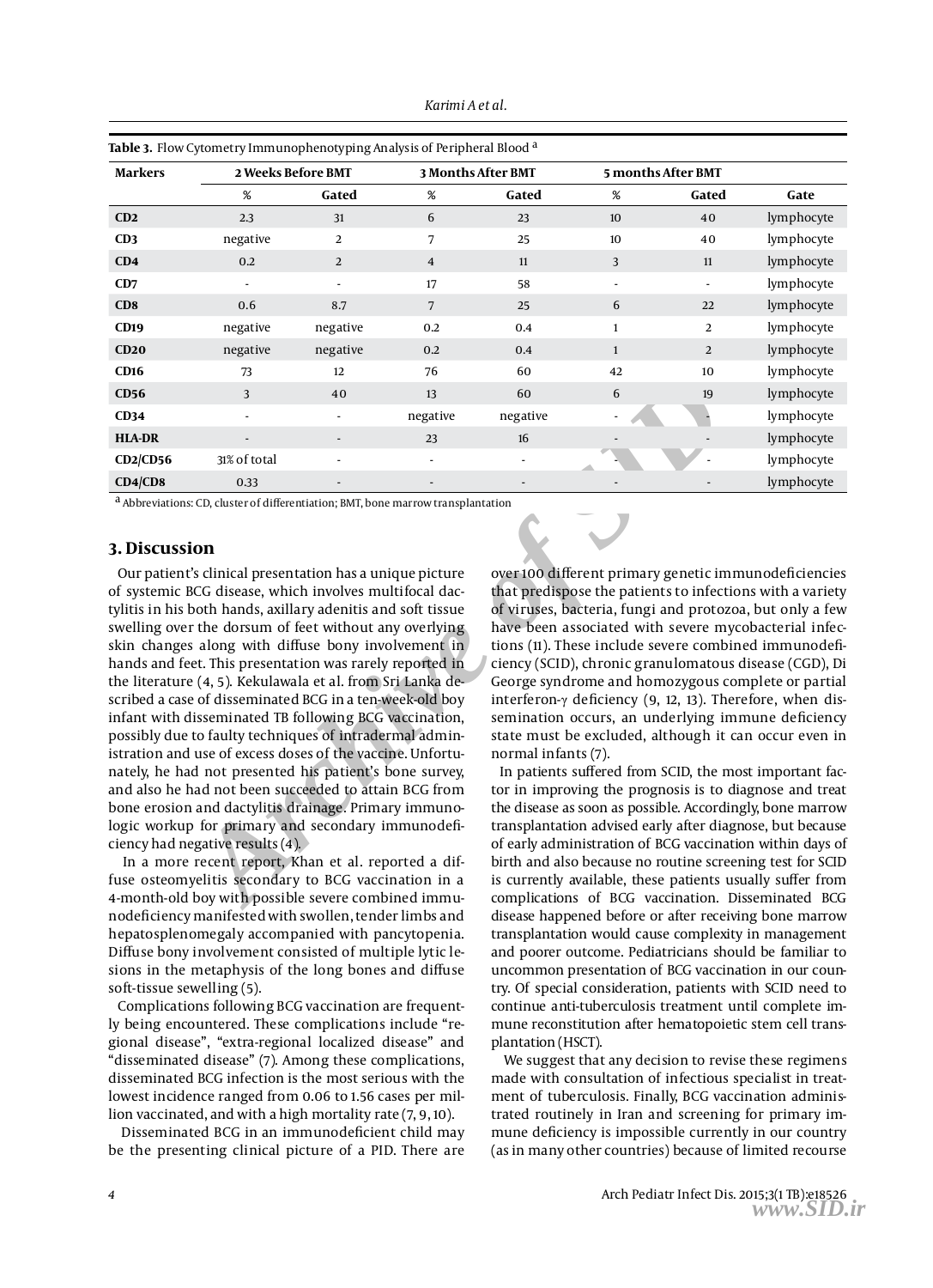and absence of standard practices. Accordingly, avoidance of BCG complication in this setting is impossible, so close attention to reschedule immunization programs (postpone immunization) in suspicious newborn is always necessary and is one of the most effective strategies to prevent BCG fatal complications.

#### **Acknowledgements**

The authors would like to acknowledge the skillful technical assistance of the Pediatric Infections Research Center staff.

#### **Authors' Contributions**

All authors contributed in writing of this article.

#### **Financial Disclosure**

The authors did not have any financial or other relationships, which could be regarded as a conflict of interest.

#### **References**

- *Archive of SID* 1. World Health Organization. *Immunization Vaccines and Biologicals WHO recommendations for routine immunization summary tables.* WHO; 2013. Available from: http://www.who.int/immunization/policy/immunization\_tables/en/.
- 2. Ashok Panchonia CVK, Rakesh M, Mandwariya S. Isolated tuberculous dactylitis (spina ventosa) in a 9 year old boy-a rare entity. *Int J Basic and App Med Sci.* 2012;**2**(2):52–5.
- Davies PD, Humphries MJ, Byfield SP, Nunn AJ, Darbyshire JH, Cit-

ron KM, et al. Bone and joint tuberculosis. A survey of notifications in England and Wales. *J Bone Joint Surg Br.* 1984;**66**(3):326–30.

- 4. Kekulawala KR, Perera BJ, Senevirathna J, Perera CS. Disseminated tuberculosis following BCG vaccination. *Ceylon Med J.* 2006;**51**(2):72–3.
- 5. Khan N, Van de Werke I, Ismail F. Diffuse bony involvement in disseminated BCG disease in a patient with possible severe combined immune deficiency (SCID): case report. *SAJCH.* 2010;**4**(4):116–8.
- 6. Riquelme A, Calvo M, Salech F, Valderrama S, Pattillo A, Arellano M, et al. Value of adenosine deaminase (ADA) in ascitic fluid for the diagnosis of tuberculous peritonitis: a meta-analysis. *J Clin Gastroenterol.* 2006;**40**(8):705–10.
- Talbot EA, Perkins MD, Silva SF, Frothingham R. Disseminated bacille Calmette-Guerin disease after vaccination: case report and review. *Clin Infect Dis.* 1997;**24**(6):1139–46.
- 8. Santos A, Dias A, Cordeiro A, Cordinha C, Lemos S, Rocha G, et al. Severe axillary lymphadenitis after BCG vaccination: alert for primary immunodeficiencies. *J Microbiol Immunol Infect.* 2010;**43**(6):530–7.
- 9. Afshar Paiman S, Siadati A, Mamishi S, Tabatabaie P, Khotaee G. Disseminated Mycobacterium bovis infection after BCG vaccination. *Iran J Allergy Asthma Immunol.* 2006;**5**(3):133–7.
- The role of BCG vaccine in the prevention and control of tuberculosis in the United States. A joint statement by the Advisory Council for the Elimination of Tuberculosis and the Advisory Committee on Immunization Practices. *MMWR Recomm Rep.* 1996;**45**(RR-4):1–18.
- Casanova JL, Abel L. Genetic dissection of immunity to mycobacteria: the human model. *Annu Rev Immunol.* 2002;**20**:581–620.
- Sadeghi-Shabestari M, Rezaei N. Disseminated bacille Calmette-Guerin in Iranian children with severe combined immunodeficiency. *Int J Infect Dis.* 2009;**13**(6):e420–3.
- Casanova JL, Jouanguy E, Lamhamedi S, Blanche S, Fischer A. Immunological conditions of children with BCG disseminated infection. *Lancet.* 1995;**346**(8974):581.